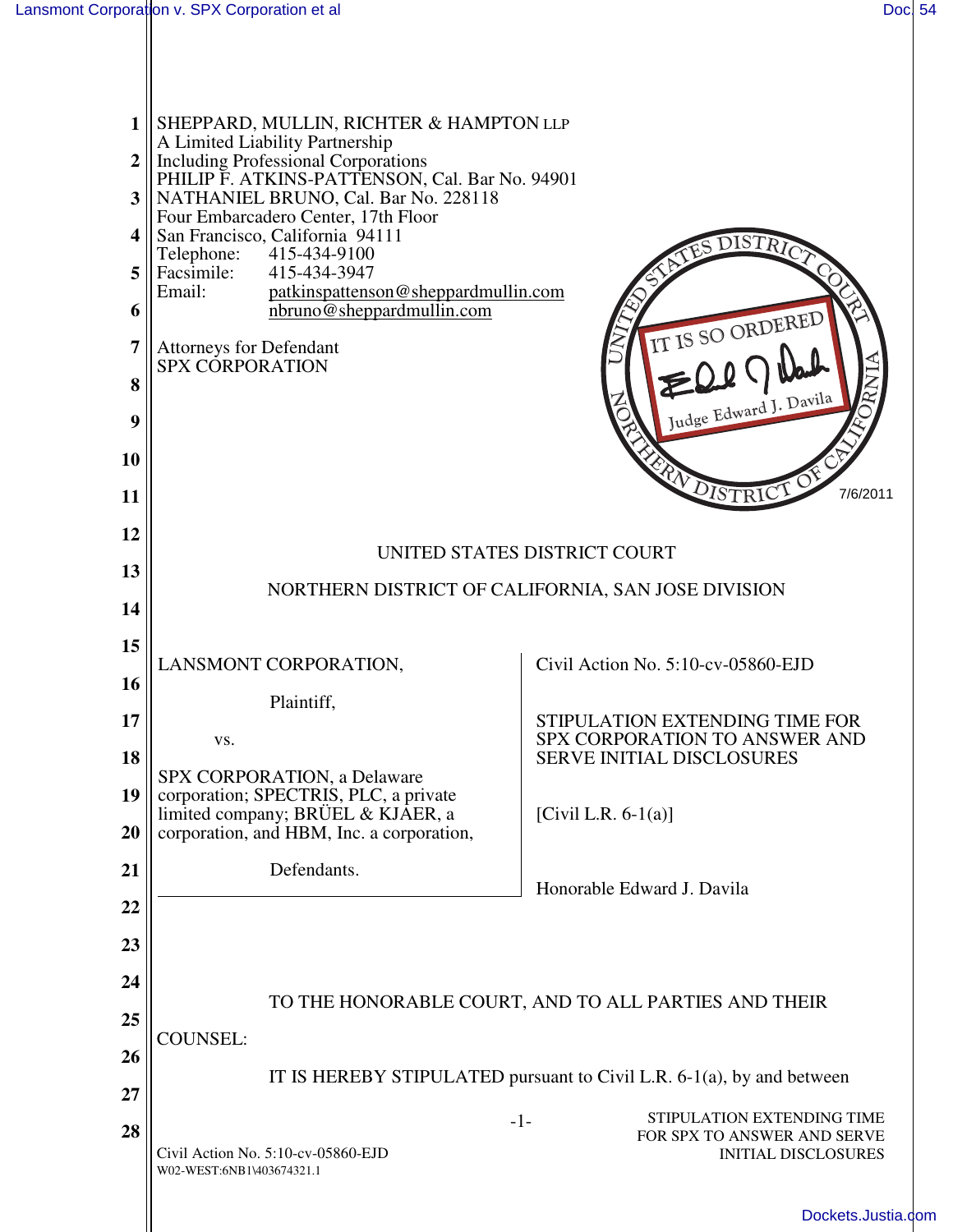| $\mathbf{1}$     | Plaintiff Lansmont Corporation ("Lansmont") and Defendant SPX Corporation ("SPX"), through     |                                      |                                                                    |  |  |
|------------------|------------------------------------------------------------------------------------------------|--------------------------------------|--------------------------------------------------------------------|--|--|
| $\boldsymbol{2}$ | their counsel of record, that SPX shall have through and including July 15, 2011 to answer     |                                      |                                                                    |  |  |
| 3                | Lansmont's Complaint in this action and to serve its Initial Disclosures under Federal Rule of |                                      |                                                                    |  |  |
| 4                | Civil Procedure $26(a)(1)$ .                                                                   |                                      |                                                                    |  |  |
| 5                |                                                                                                |                                      |                                                                    |  |  |
| 6                | DATED: June 30, 2011                                                                           |                                      |                                                                    |  |  |
| 7                |                                                                                                | PEARSON, SIMON, WARSHAW & PENNY, LLP |                                                                    |  |  |
| 8                |                                                                                                |                                      |                                                                    |  |  |
| 9                |                                                                                                | <b>By</b>                            | /s/ William J. Newsom                                              |  |  |
|                  |                                                                                                |                                      | <b>BRUCE L. SIMON</b>                                              |  |  |
| 10               |                                                                                                |                                      | WILLIAM J. NEWSOM                                                  |  |  |
|                  |                                                                                                |                                      | 44 Montgomery Street, Suite 2450                                   |  |  |
| 11               |                                                                                                |                                      | San Francisco, CA 94104                                            |  |  |
|                  |                                                                                                |                                      | Tel.: (415) 433-9000                                               |  |  |
| 12               |                                                                                                |                                      | Fax: (415) 433-9008                                                |  |  |
| 13               |                                                                                                |                                      | E-Mail: bsimon@pswplaw.com                                         |  |  |
|                  |                                                                                                |                                      | E-Mail: wnewsom@pswplaw.com                                        |  |  |
| 14               |                                                                                                |                                      |                                                                    |  |  |
|                  |                                                                                                |                                      |                                                                    |  |  |
| 15               |                                                                                                |                                      |                                                                    |  |  |
|                  |                                                                                                |                                      | <b>Attorneys for Plaintiff</b><br><b>LANSMONT CORPORATION</b>      |  |  |
| 16               |                                                                                                |                                      |                                                                    |  |  |
| 17               | DATED: July 1, 2011                                                                            |                                      |                                                                    |  |  |
| 18               |                                                                                                |                                      |                                                                    |  |  |
| 19               |                                                                                                |                                      | SHEPPARD MULLIN RICHTER & HAMPTON LLP                              |  |  |
|                  |                                                                                                |                                      |                                                                    |  |  |
| 20               |                                                                                                | <b>By</b>                            | /s/ Nathaniel Bruno                                                |  |  |
| 21               |                                                                                                |                                      | PHILIP F. ATKINS-PATTENSON                                         |  |  |
|                  |                                                                                                |                                      | <b>NATHANIEL BRUNO</b>                                             |  |  |
| 22               |                                                                                                |                                      | <b>Attorneys for Defendant</b>                                     |  |  |
| 23               |                                                                                                |                                      | <b>SPX CORPORATION</b>                                             |  |  |
| 24               |                                                                                                |                                      |                                                                    |  |  |
| 25               |                                                                                                |                                      |                                                                    |  |  |
| 26               |                                                                                                |                                      |                                                                    |  |  |
| 27               |                                                                                                |                                      |                                                                    |  |  |
| 28               |                                                                                                |                                      | STIPULATION EXTENDING TIME<br>$-2-$<br>FOR SPX TO ANSWER AND SERVE |  |  |
|                  | Civil Action No. 5:10-cv-05860-EJD<br>W02-WEST:6NB1\403674321.1                                |                                      | <b>INITIAL DISCLOSURES</b>                                         |  |  |